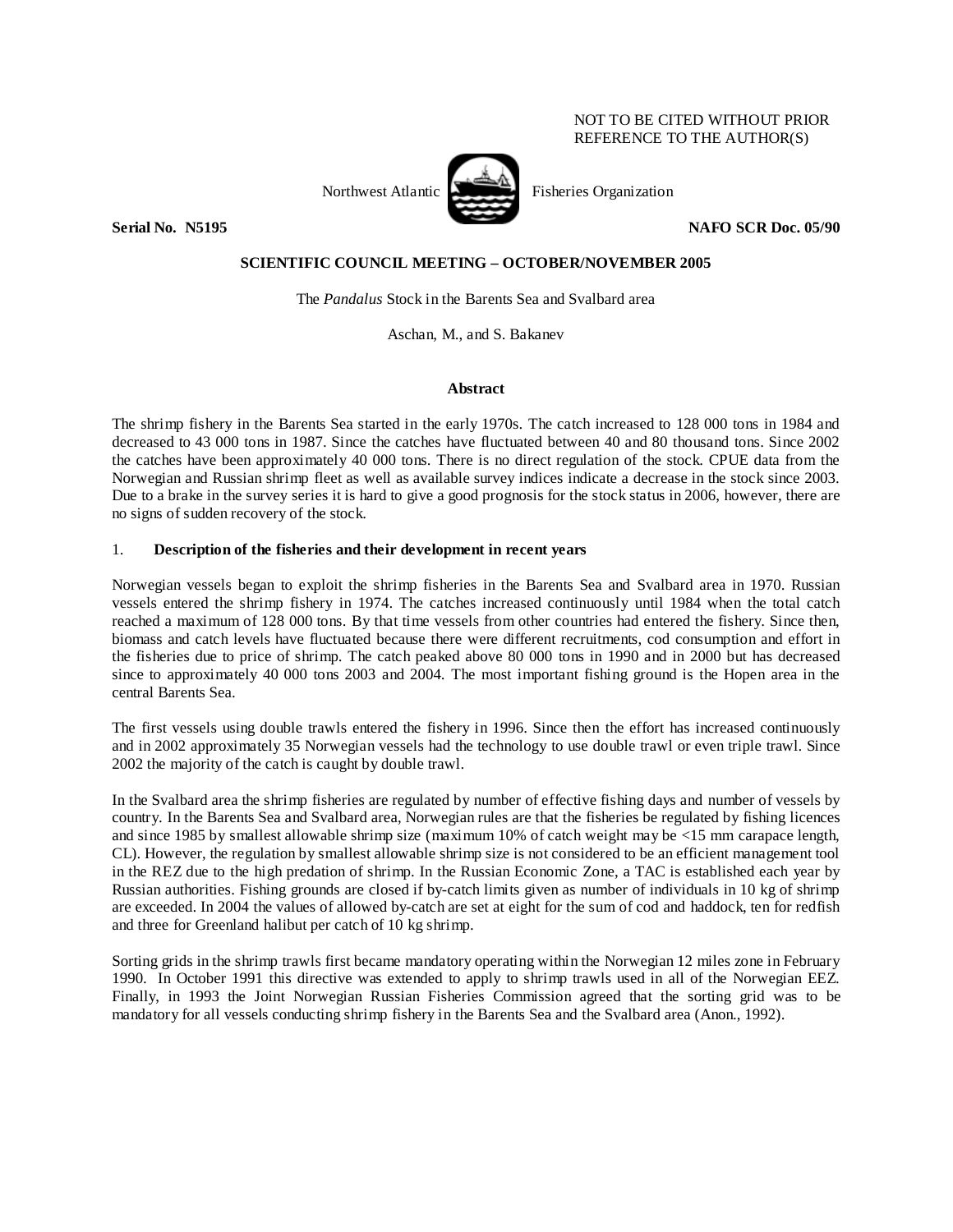### 2. **Catch and effort data**

### 2.1. **Landings**

Preliminary reported landings for all countries show a substantial decrease of landings from 82 816 tons in 2000 to approximately 60 000 tons in 2002 and 2001 and a further decrease to approximately 40 000 tons in 2003 and 2004 (Table 1, Fig. 1). Thereby the total landings have decreased to 50% in three years. The 2005 catch is believed to stay at the level of the last two years.

# 2.2. **Discards**

Since there is no TAC in the Barents Sea all catches are landed and it is believed that there are no discards of shrimp in the area.

### 2.3. **Effort and CPUE**

Catch, effort, and annual CPUE series for Norway and Russia are presented in Table 2. The CPUE series for both countries are given in Fig. 2. The Norwegian shrimp fleet has since late 1990s been upgraded both concerning vessels and the use of double and triple trawls. In the logbooks the use of these trawl types have been difficult to register and to make available for further use. This problem has now been overcome and a revised series of catch per unit of effort (new CPUE) and new effort have been given for Norway standardised as vessels 1 000-1 500 hp with single trawls. The Norwegian data show a peak in the effort in 2000 at the same level as the earlier peaks in 1985 and 1990. The Russian and Norwegian effort decreased in 2001 with a slight increase in 2002 followed by a further decrease in 2003 and 2004. The CPUE of the Russian fleet (vessels <1 300 hp) has fluctuated in accordance with the shrimp biomass (Fig. 2) and the revised Norwegian series show the same picture. It should be noted that the Russian fleet is also under development.

### 2.4. **Sampling of landings**

In 2002, 2003 and 2004 observers collected samples on board commercial Spanish vessels in the Svalbard zone (Cassas, 2005). Length and sex distribution data and data on by-catch of young fish were obtained. These data show a reduction of females from 33% in 2002 to 18% in 2003 and increased to 38% in 2004.

Monitoring of the shrimp catches is required due to the regulation protecting juvenile fish and shrimp through area closures. The Directorate of Fisheries in Norway has, during surveillance cruises conducted by commercial shrimp trawlers, collected data on length distributions in the shrimp catch since 1995. The Norwegian Coast Guard also samples some length data during inspections of shrimp catches. In 2002 the Institute of Marine Research established a reference fleet where fishermen take samples of the catch. One of the vessels included in the reference fleet is a part time shrimp trawler. The carapace length is measured on 300 individuals of shrimp in each sample. The sampling frequency will be further increased by more inspections conducted by the Coast Guard.

The catch was in 2000 dominated by shrimp aged four and five years (Fig. 3). The catch pattern moved towards three year olds in 2001. The catches in 2003 were again dominated by four year old shrimp of the 1999 year-class. The 1999 year-class entered the spawning stock in 2004.

### 3. **Research Vessel Data**

### 3.1. **Trawl Surveys**

In the Barents Sea and the Svalbard area, standard shrimp surveys were conducted by Norway in the period 1982- 2004 and by Russia from 1984 to 2002 and in 2005 (Fig. 4.). However, during the 1990s, both surveys have suffered from reductions in survey time and in 2003 and 2004 no Russian shrimp survey was conducted while no Norwegian shrimp survey was conducted in 2005. However, a joint Norwegian-Russian ecosystem survey, also recording shrimp, was conducted in August-September covering the whole Barents Sea. This cruise will be conducted annually, but it will take three to four years before a new time-series reliable for the shrimp stock assessment is established. Resources for calibrating the spring shrimp cruise to the autumn ecosystem cruise are not available.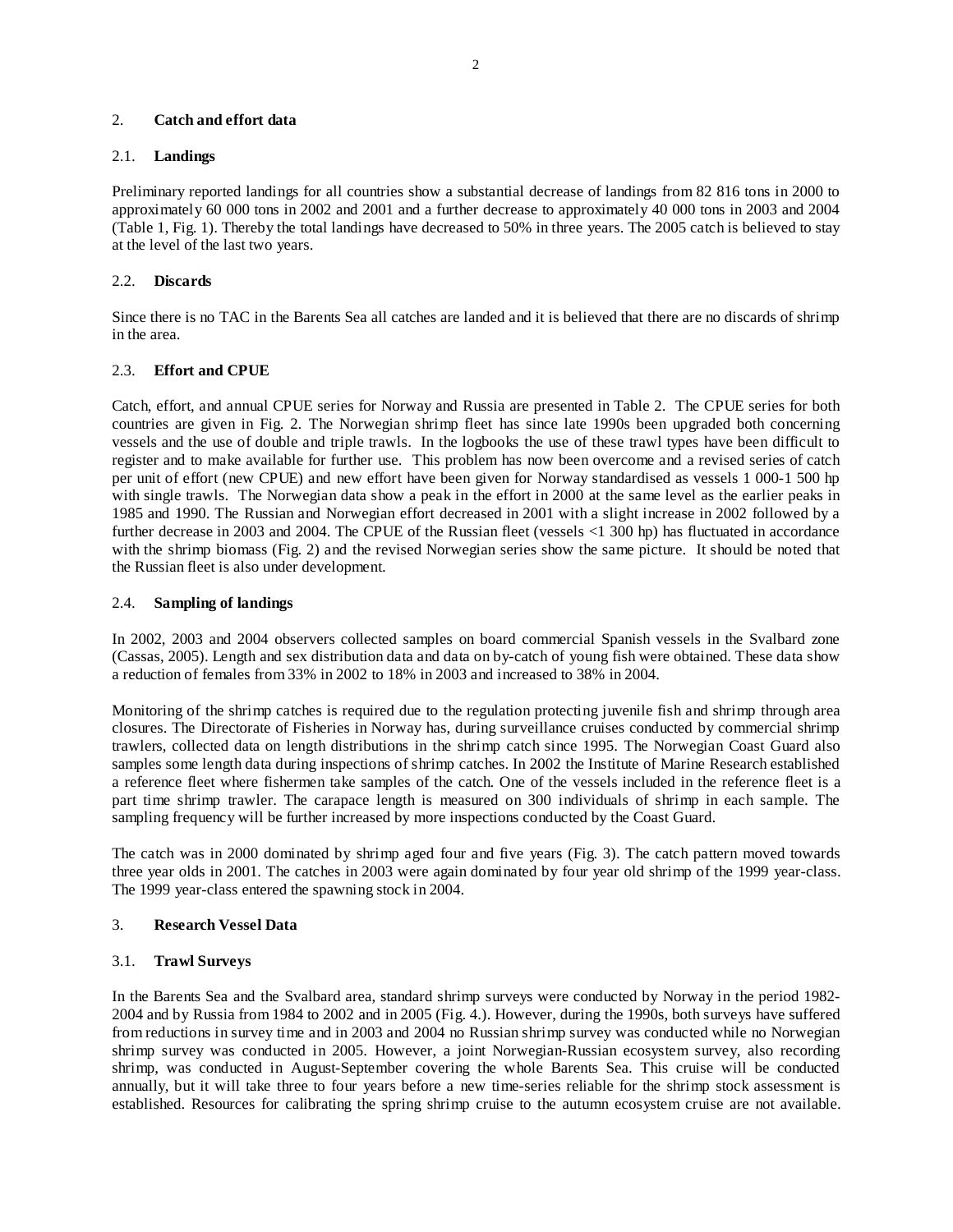Evaluations of previous studies are reported in the ICES reports from AFWG 2002, AFWG 2003 and WGPAND 2004.

# 3.2. **Analysis of Survey Data**

### 3.2.1. **Swept area estimates of biomass**

There is a strong correlation between the Norwegian and the Russian survey results (Fig. 5). Biomass indices were highest during 1984, and have since fluctuated between 30% and 60% of this level with peaks in 1991 and 1998- 1990 and low values below the long term mean in 1987-1988, 1994-1995 and 2001-2005. Norwegian bottom trawl surveys indicate a decrease in shrimp biomass in the Barents Sea and Svalbard of 29% from 2003 to 2004. The Russian surveys indicate a reduction of 36% from 2002 to 2005 (Bakanev *et al.*2005). Especially the important Hopen Deep and the Thor Iversen Bank area show an obvious reduction in biomass.

The recruitment index from the Norwegian surveys for one year old shrimp was low and the number of two and three year old shrimp reduced dramatically since 2003 (Fig. 6, Table 5).

### 3.2.2. **Natural mortality and predation**

Predation by cod is the main source of natural mortality. However, it should be noted that other fish species such as Greenland halibut (*Reinhardtius hippoglossoides*), long rough dab (*Hippoglossoides platessoides*), thorny skate (*Raja radiata*) and blue whiting (*Micromesistius poutassou*) also prey on shrimp (Dolgov 1997, Dolgova and Dolgov 1997. The methods used in estimating cod consumption are described by Bogstad and Mehl (1997), and dos Santos and Jobling (1995). In the Barents Sea, the annual consumption of shrimp was estimated to be above 280 000 tons throughout the period 1994–2001 (Fig. 7, Table 6). Shrimp consumption rates may, however, have been overestimated by as much as 37% (WP. Future shrimp assessments have to include cod as predator, it is important to identify and study possible problems with the cod consumption estimates.

### 4. **Assessment of the** *Pandalus* **Stock in the Barents Sea**

### 4.1. **Background**

The great plasticity in growth of shrimp and age at sex change, as well as a lack of biological data and length distributions from the catches, make it difficult to apply traditional analytical fishery assessment methods to the data.

Several models have been used in assessing shrimp in the Barents Sea and some of these are listed below:

Production models: Shaefer and Fox stock models and stock production model including predation (Stefánsson *et al.*, 1994; Berenboim and Korzhev, 1997).

Catch at age analysis (cohort models): Single species virtual population analysis (VPA) and multi species virtual population analysis (Sparre, 1984; Bulgakova *et al.*, 1995)). A length based biomass model for shrimp in the Northeast Atlantic has been developed in 2005 (Sunnanå, 2005).

# 5. **Status of the Stock**

Norwegian and Russian CPUE (Table 2, Fig. 2) and Russian survey in 2005 and the Norwegian survey indices in 2004 (Tables 3 and 4) all indicate a decrease in the shrimp stock from 2002 to 2005. The survey index of 2004 shows a reduction of 29% since 2003, and is now on the lowest level since 1987. The spawning stock number is decreasing since 2002 (Fig. 7). The recruitment of one year old shrimp is low but stable over the last three years, and the three year old shrimp show a reduction since 2003 (Table 5 and Fig. 6).

The strong 1999 and 2000 year-classes did not contribute to the assumed increase in shrimp biomass in 2004. These originally strong year-classes seem to have been a target of predators and the shrimp fishery as young shrimp.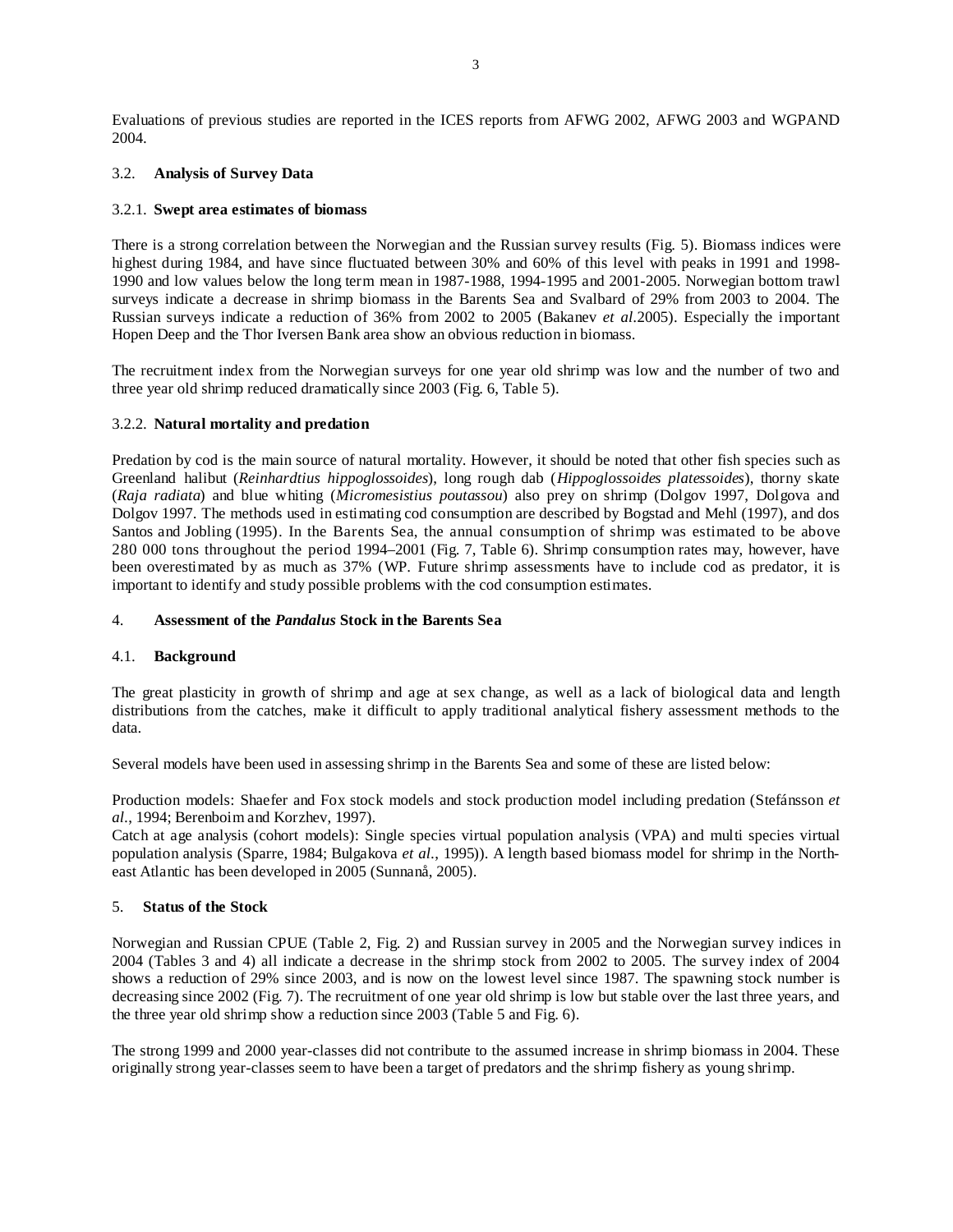Preliminary catch data indicate a catch of approximately 42 000 tons for 2005 and the stock does not seem to allow higher catches in 2006.

#### 6. **Recommendations on further work**

- It is highly recommended that the Russian and Norwegian shrimp survey time series is re-established;
- If the shrimp surveys are not conducted, calibrations against the ecosystem survey should be conducted;
- Scientists should further evaluate the procedures used in estimating the shrimp consumed by cod and give reliable consumption numbers;
- Length and sex data from commercial catches should be provided by all nations involved in the fishery;
- Authorities should enforce the accurate completion of logbook data in Norway, especially the use of single, double and triple trawls;
- Work on developing and evaluating assessment methods should be continued;
- Catch and effort statistics should be delivered to the ICES by all countries involved in the shrimp fishery in the Barents Sea and the Svalbard area

#### 7. **By-catch in the shrimp fishery**

Young Northeast Arctic cod, haddock, redfish and Greenland halibut are caught as by-catch in Norwegian shrimp fisheries. The cod by-catch is estimated based on commercial shrimp catch statistic, logbook data, surveys and surveillance data from 1983-2002 (Aijad *et al.*, 2004).

Especially one and two year old cod are subject to this fishery due to overlapping in the distribution of shrimp and cod in the central area of the Barents Sea and around Svalbard. Cod by-catch in shrimp fishery is regulated by area closures since 1983 (Aschan, 1999; Aschan, 2000). In 1983, 3 juvenile cod and haddock were allowed as by-catch pr 10 kg of shrimp. As a result of the introduction of the sorting grid in 1995 the number of cod and haddock allowed as by-catch increased to 10. The results show that the numbers of cod taken as by-catch varied between quarter and between years. Northeast Arctic cod by-catch rates in stay around 1% of the annual shrimp landing recent years. The weight and number of individuals of other by-catch species does not exceed the estimates for cod. However strong year-classes of haddock may reach the same values as cod.

#### 8. **References**

- Ajiad A., A. Aglen, and K. Nedreaas. 2004. Cod by-catch mortality from the Barents Sea shrimp fishery 1983- 2002. ICES Arctic Fisheries Working Group, WD 24.
- Anon., 2003. ICES, Report Arctic Fisheries Working Group, sect.9.
- Anon., 2004. ICES, Report Pandalus Assessment Working Group, sect. 7.
- Aschan, M. 1999. Bioeconomic analyses of by-catch of juvenile fish in the shrimp fisheries. Fiskeriforskning Report 24/1999.
- Aschan, M. 2000. Working document on by-catch in the shrimp fishery in the Barents Sea. Fiskeriforskning Preliminary Report, Tromsø, March 2000.
- Bakanev S., B. Berenboim, and P. Lubin. 2005. Results of the Russian stratified trawl survey for the northern shrimp (*Pandalusborealis*) in the Barents sea and the Spitzbergen, 1984-2005. *NAFO SCR Doc*., No. 86.
- Berenboim, B. I., A. Yu. Lysy, and V. Z. Salmov. 1986. Soviet investigations on shrimp (*Pandalus borealis*) in the Barents Sea and Spitsbergen area in May 1985. *ICES C.M. Doc*., No. 1986/K:11.
- Berenboim, B. I., S. G. Mukhin, and G. K. Sheveleva. 1989. Soviet investigations of shrimp *Pandalus borealis* in the Barents Sea and off the Spitsbergen in 1988. *ICES C.M. Doc*., No. 1989/K:14.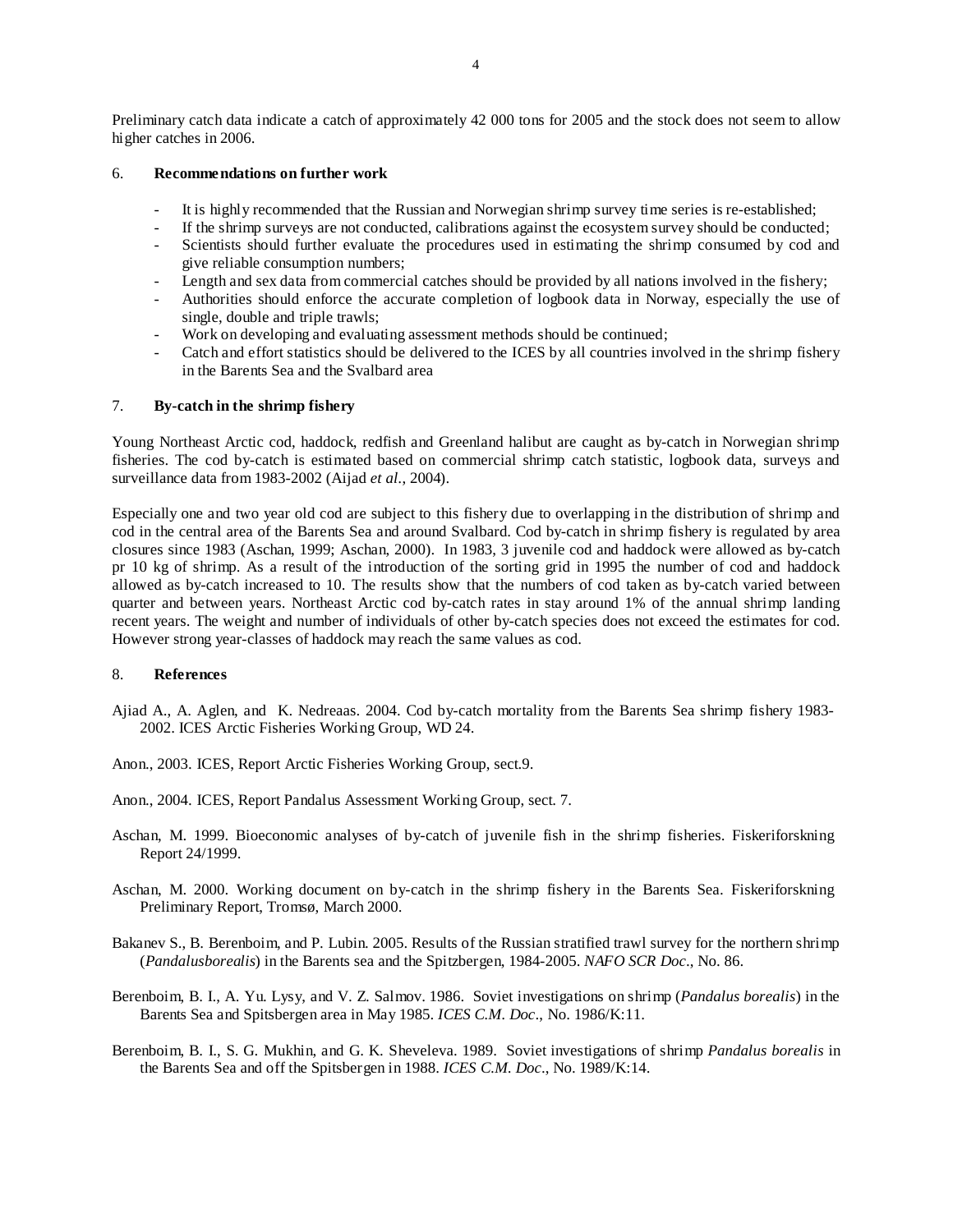- Berenboim, B. I., S. G. Mukhin, and G. K. Sheveleva. 1990. Soviet investigations of shrimp *Pandalus borealis* in the Barents Sea and off the Spitsbergen in 1989. *ICES C.M. Doc*., No. 1990/K:4.
- Berenboim, B., S. Mukhin, and K. Sunnanå. 1992. Results from Norwegian and Soviet investigations of shrimp *Pandalus borealis* in the Barents Sea. *ICES C.M. Doc*., No. 1992/K:14.
- Berenboim, B., and V. Korzhev. 1997. On possibility of using Stefansson's production model to assess the northern shrimp (*Pandalus borealis*) stock in the Barents Sea. *ICES C.M. Doc*., No. 1997/Y.
- Berenboim, B. I., A. V. Dolgov, V. A. Korzhev, and N. A. Yaragina. 2001. The impact of cod on the dynamics of Barents Sea shrimp (*Pandalus borealis*) as determined by multispecies models. *J. Northw. Atl. Fish. Sci*., **27**: 1– 7.
- Bogstad, B., and S. Mehl. (MS) 1997. Interactions Between Cod (*Gadus morhua*) and Its Prey Species in the Barents Sea. *Forage Fishes in Marine Ecosystems*. Proceedings of the International Symposium on the Role of Forage Fishes in Marine Ecosystems. *Alaska Sea Grant College Program Report*, No. 97-01: 591-615. University of Alaska Fairbanks.
- Bulgakova, T., D. Vasilyev, V. Korzhev, and V. Tretyak. 1995. The results of multispecies analysis for the Barents Sea fishery community (cod, capelin, shrimp and herring). *ICES C.M. Doc*., No. 1995/D:14.
- Casas J. M. 2004. The Spanish NE Arctic Shrimp Fishery in 2003. ICES WGPAND, WD 02; 4 p.
- Casas J. M. 2005. The Spanish NE Arctic Shrimp Fishery in 2004. *NAFO SCR Doc*., No. 96, Serial No. N5202.
- Dolgov A. V. 1997. Distribution, abundance, biomass and feeding of thorny skate, *Raja radiata*, in the Barents Sea. *ICES C.M. Doc*., No. 1997/GG: 04.
- Dolgova N. V., and A. V. Dolgov. 1997. Stock status and predation of long rough dab (*Hippoglossoides platessoides*) in the Barents and Norwegian Seas. (In: International Symposium on the Role of Forage Fishes in Marine Ecosystems, Anchorage, Alaska 13–16 November 1996.
- dos Santos, J., and M. Jobling. 1995. Test of a food consumption model for the Atlantic cod. *ICES J. Mar. Sci*., 52: 209-219.
- Stefánsson, G., U. Skúladóttir, and G. Pétursson. 1994. The use of a stock production type model in evaluating the offshore *Pandalus borealis* stock of North Icelandic waters, including the predation of Northern shrimp by cod. *ICES C.M. Doc*., No. 1994/K:25.
- Sparre, P. 1984. A computer program for estimation of food suitability coefficients from stomach content data and multispecies VPA. *ICES C.M. Doc*., No. 1984/G25: 60 pp.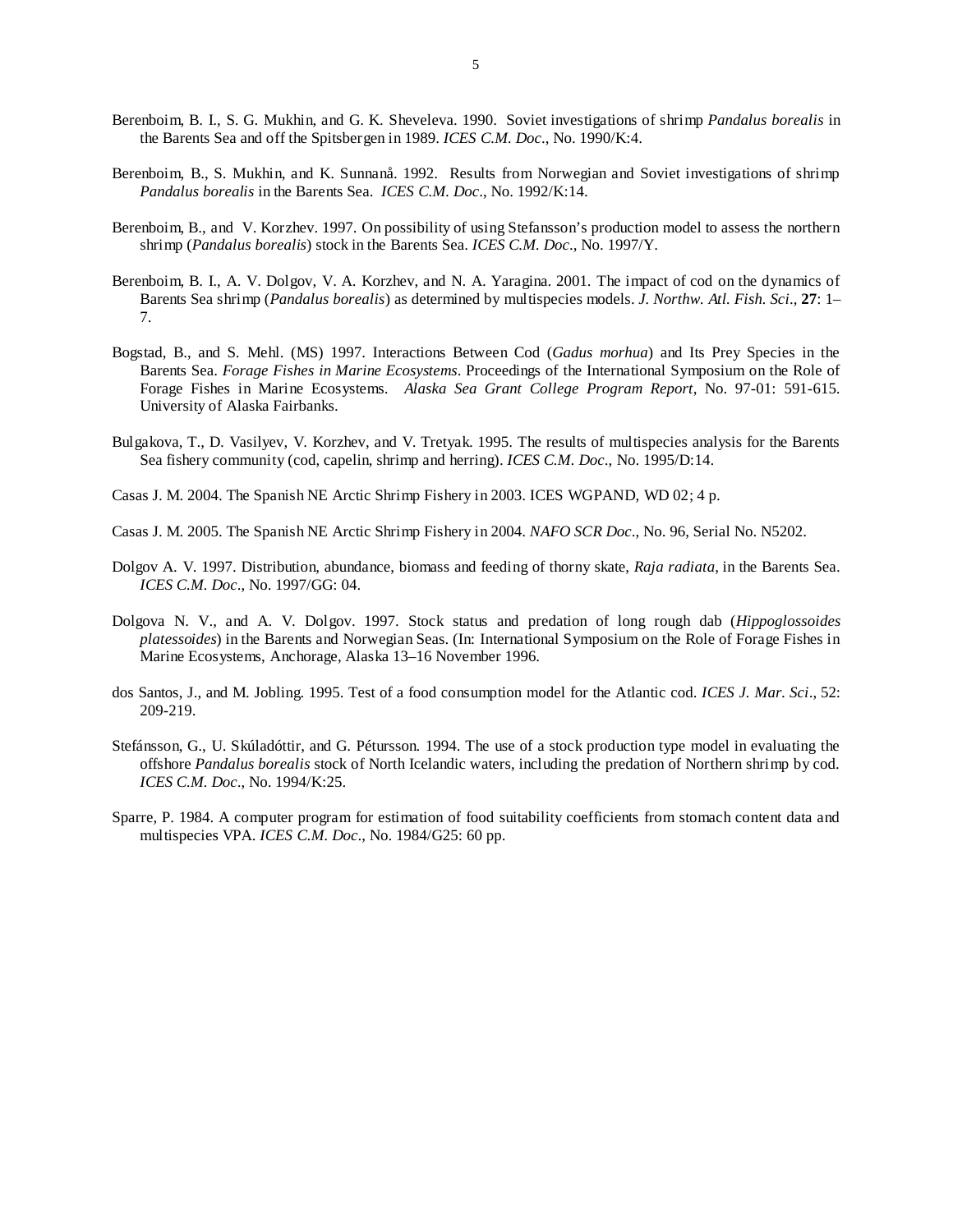| Year              | Norway | Russia         | Others             | Total  |
|-------------------|--------|----------------|--------------------|--------|
| 1970              | 5508   | $\overline{0}$ | $\mathbf{0}$       | 5508   |
| 1971              | 5116   | $\mathbf{0}$   | $\boldsymbol{0}$   | 5116   |
| 1972              | 6772   | $\mathbf{0}$   | $\mathbf{0}$       | 6772   |
| 1973              | 6921   | $\overline{0}$ | $\overline{0}$     | 6921   |
| 1974              | 8008   | 0992           | $\mathbf{0}$       | 9000   |
| 1975              | 8197   | $\mathbf{0}$   | $\overline{c}$     | 8199   |
| 1976              | 9752   | 0548           | $\overline{0}$     | 10300  |
| 1977              | 6780   | 12774          | 4854               | 24408  |
| 1978              | 20484  | 15859          | $\mathbf{0}$       | 36343  |
| 1979              | 25435  | 10864          | 390                | 36689  |
| 1980              | 35061  | 11219          | $\mathbf{0}$       | 46280  |
| 1981              | 32713  | 10897          | 1011               | 44621  |
| 1982              | 43451  | 15552          | 3835               | 62838  |
| 1983              | 70798  | 29105          | 4903               | 104806 |
| 1984              | 76636  | 43180          | 8246               | 128062 |
| 1985              | 82123  | 32104          | 10262              | 124489 |
| 1986              | 48569  | 10216          | 6538               | 65323  |
| 1987              | 31353  | 6690           | 5324               | 43367  |
| 1988              | 32021  | 12320          | 4348               | 48689  |
| 1989              | 47064  | 12252          | 3432               | 62748  |
| 1990              | 54182  | 20295          | 6687               | 81164  |
| 1991              | 39663  | 29434          | 6156               | 75253  |
| 1992              | 39657  | 20944          | 8021               | 68622  |
| 1993              | 32663  | 22397          | 806                | 55866  |
| 1994              | 20116  | 7108           | 1063               | 28287  |
| 1995              | 19337  | 3564           | 2319               | 25220  |
| 1996              | 25445  | 5747           | 3320               | 34512  |
| 1997              | 29079  | 1493           | 5164               | 35736  |
| 1998              | 44792  | 4895           | 6103               | 55790  |
| 1999              | 52612  | 10765          | 12292 <sup>2</sup> | 75669  |
| 2000              | 55333  | 19596          | 82413              | 83170  |
| 2001              | 43021  | 5875           | 81364              | 57032  |
| 2002              | 48799  | 3802           | 81055              | 60706  |
| 2003              | 34652  | 2776           | 2340 <sup>5</sup>  | 39768  |
| 2004 <sup>1</sup> | 36188  | 2400           | $5002^6$           | 43590  |

**Table 1.** Nominal shrimp catches (t) by country (Sub-areas I and II combined). Data were provided by ICES and Working Group members.

**1** Preliminary data

 $\overline{a}$ 

**2** Catches reported by Estonia, Faroe Islands, Germany, Greenland, Iceland, Lithuania, Portugal Spain and UK(Eng.Wal.NI) **<sup>3</sup>**

Catches reported by Estonia, Faroe Islands, Iceland, Lithuania, Portugal, Spain and UK.

**4** Catches reported by Estonia, Faroe Islands, Lithuania, Portugal, Spain and UK

<sup>5</sup> Catches reported by Estonia, Faroe Islands, Lithuania, Spain and UK Catches reported by Estonia, Faroe Islands, Lithuania, Spain and Portugal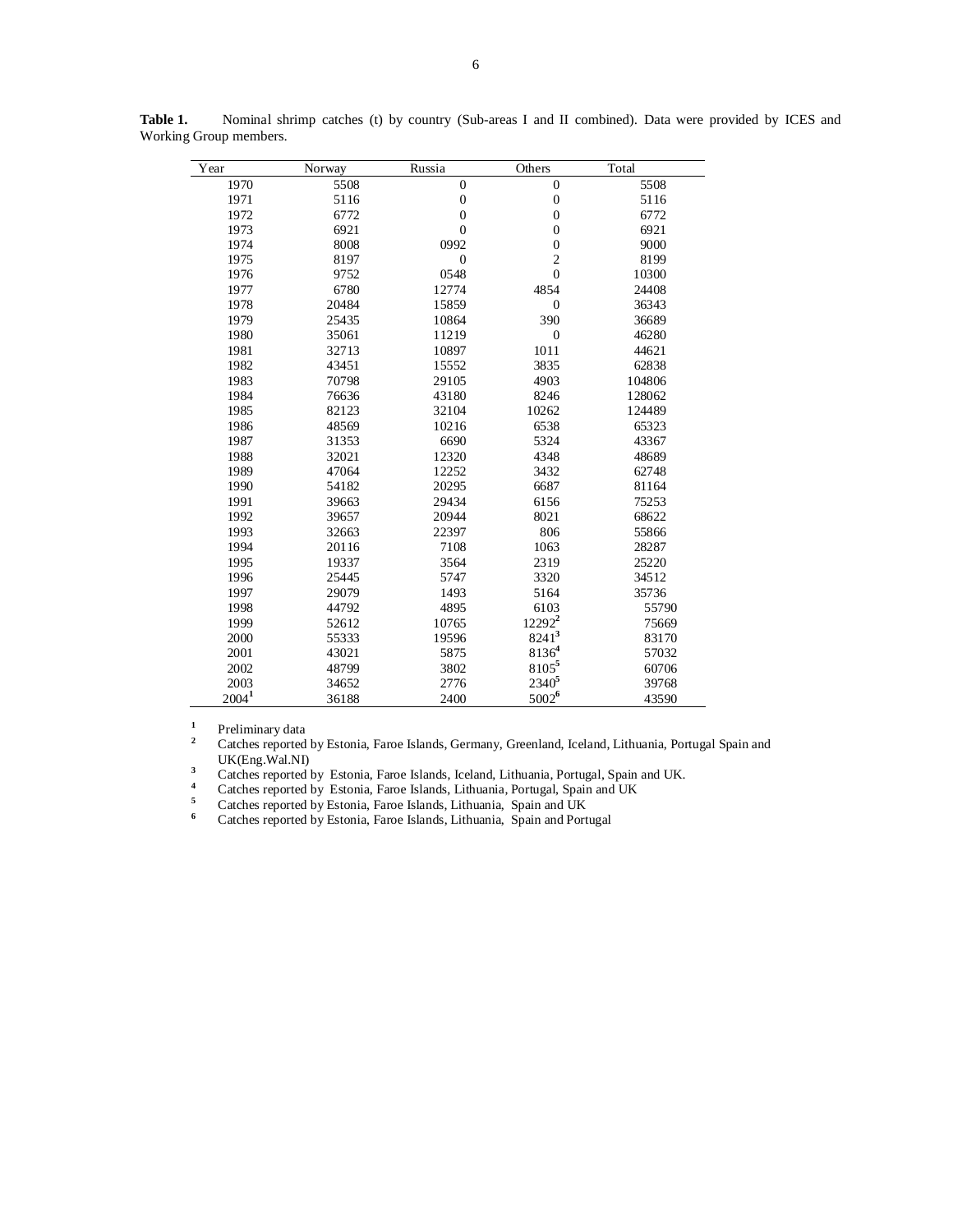**Table 2.** Catch (t), effort (h) and CPUE (kg/h) data in ICES sub-areas I, IIa and IIb. Norwegian data based on log books from all vessels and scaled to the level of vessels fishing with single trawl at the size of between 1 000 hp and 1 500 hp. Russian data based on daily reports from vessels smaller than 1 300 hp.

|      |          | <b>Norway</b> |            | <b>Russia</b> |             |       |        |             |
|------|----------|---------------|------------|---------------|-------------|-------|--------|-------------|
| Year | Catch    | Effort        | New effort | New CPUE      | <b>CPUE</b> | Catch | Effort | <b>CPUE</b> |
| 1980 | 20386343 | 110931        | 97521      | 209           | 177         |       |        |             |
| 1981 | 21408206 | 99546         | 87840      | 244           | 195         | 2341  | 8100   | 289         |
| 1982 | 30051346 | 151531        | 134066     | 224           | 210         | 4966  | 20400  | 243         |
| 1983 | 50402819 | 219820        | 198459     | 254           | 264         | 13223 | 48000  | 276         |
| 1984 | 54555088 | 222259        | 202629     | 269           | 230         | 33403 | 118900 | 281         |
| 1985 | 56589376 | 249235        | 230428     | 246           | 204         | 27974 | 110900 | 252         |
| 1986 | 32211588 | 208964        | 200133     | 161           | 139         | 7912  | 33500  | 236         |
| 1987 | 17191941 | 155672        | 150964     | 114           | 101         | 3818  | 23900  | 160         |
| 1988 | 20803268 | 188194        | 181581     | 115           | 118         | 9010  | 61600  | 146         |
| 1989 | 33774681 | 242843        | 236601     | 143           | 131         | 7928  | 53500  | 148         |
| 1990 | 39722191 | 267423        | 263021     | 151           | 160         | 17126 | 94500  | 181         |
| 1991 | 32922182 | 193227        | 194172     | 170           | 152         | 15532 | 74100  | 210         |
| 1992 | 36449102 | 173105        | 179101     | 204           | 187         | 13025 | 57000  | 229         |
| 1993 | 27376408 | 131157        | 124522     | 220           | 178         | 11390 | 60000  | 190         |
| 1994 | 11655050 | 70782         | 68551      | 170           | 136         | 4521  | 27500  | 164         |
| 1995 | 10448220 | 71846         | 70901      | 147           | 145         | 3347  | 26100  | 128         |
| 1996 | 15220910 | 83940         | 84941      | 179           | 169         | 5680  | 35300  | 161         |
| 1997 | 22459952 | 105850        | 124851     | 180           | 154         | 1507  | 7600   | 198         |
| 1998 | 36642443 | 126807        | 153809     | 238           | 256         | 4900  | 21212  | 231         |
| 1999 | 45136902 | 155683        | 197202     | 229           | 257         | 6238  | 30900  | 202         |
| 2000 | 48462353 | 173265        | 237431     | 204           | 238         | 12204 | 71784  | 170         |
| 2001 | 41174895 | 117239        | 182490     | 226           | 256         | 2484  | 16609  | 150         |
| 2002 | 48321355 | 118029        | 223616     | 216           | 265         | 3745  | 21773  | 172         |
| 2003 | 30199816 | 79528         | 151352     | 200           | 270         | 2775  | 16390  | 127         |
| 2004 | 31661402 | 77843         | 165394     | 191           | 296         | 2400  | 23301  | 103         |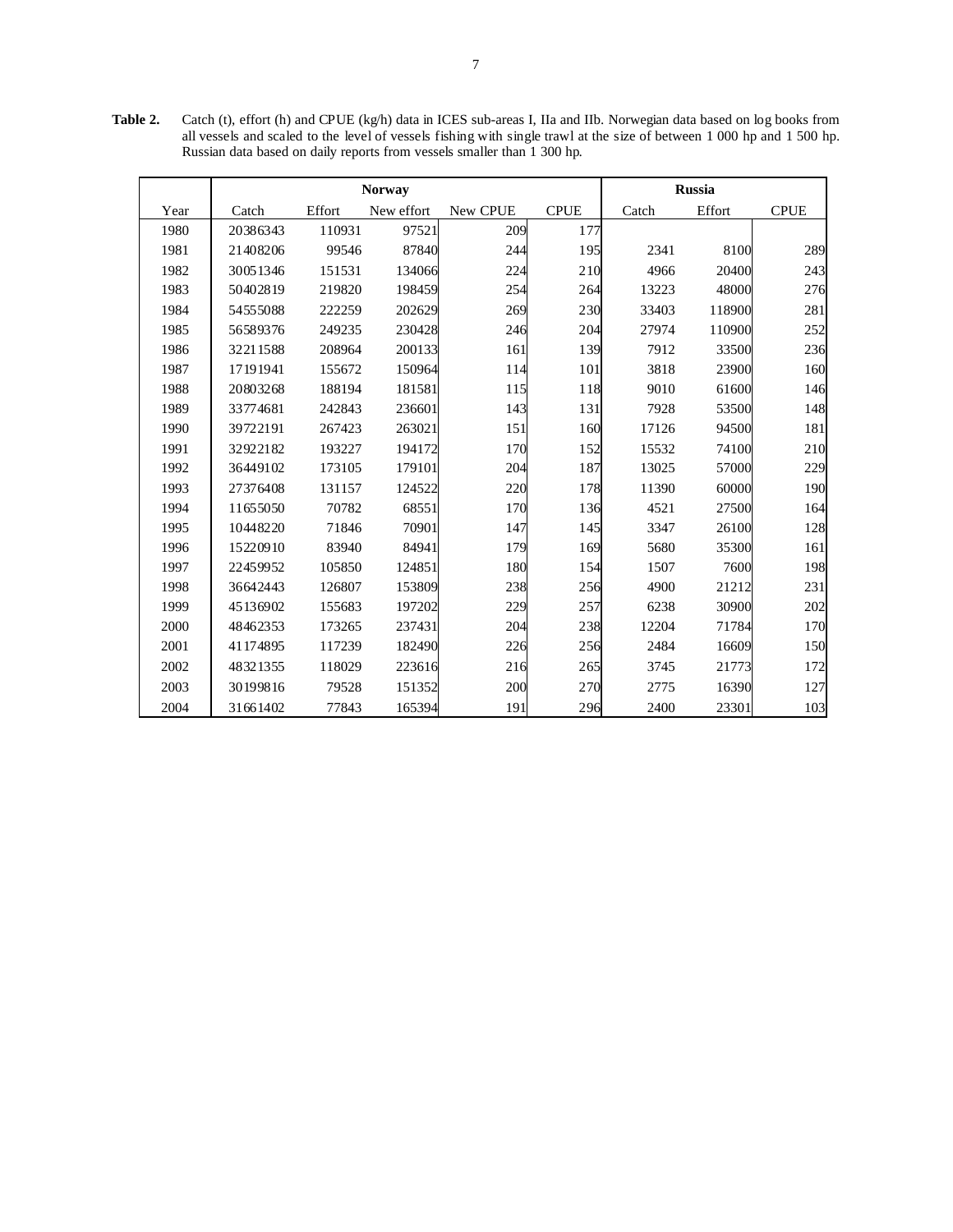| Main    | $\mathbf{A}$ | $\bf{B}$        | $C$ - Thor     | D - Bear      | E           | $\mathbf{F}$  | G              | $\mathbf H$ | <b>Total</b> | Sum.    |
|---------|--------------|-----------------|----------------|---------------|-------------|---------------|----------------|-------------|--------------|---------|
| Area    | East         | <b>Tiddly</b>   | <b>Iversen</b> | <b>Island</b> | Hopen       | <b>Bear</b>   | Storfjord      | Spits-      |              | A,B,C,E |
|         | Finnmark     | <b>Bank</b>     | <b>Bank</b>    | <b>Trench</b> |             | <b>Island</b> | <b>Trench</b>  | bergen      |              |         |
| Strata  | 38078        | $6 - 7$         | $10 - 12$      | 5, 8, 9,      | $14 - 18$ , | $19 - 22/$    | $41 - 50$      | $51 - 70$   |              |         |
|         |              |                 |                | 13            | 24          | $31 - 40$     |                |             |              |         |
| 1982    | 35           | 34              | 44             | 53            | 66          | 56            | 17             | 22          | 327          | 179     |
| 1983    | 40           | 57              | 61             | 53            | 112         | 52            | 21             | 33          | 429          | 270     |
| 1984    | 40           | 51              | 64             | 60            | 141         | 66            | $20\,$         | 29          | 471          | 296     |
| 1985    | 23           | 17              | 27             | 18            | 96          | 31            | 17             | 17          | 246          | 163     |
| 1986    | 10           | $7\phantom{.0}$ | 13             | 25            | 57          | 34            | $10\,$         | 10          | 166          | 87      |
| 1987    | 29           | 13              | 18             | 23            | 31          | 10            | 9              | 13          | 146          | 91      |
| 1988    | 26           | 18              | 18             | 36            | 32          | 24            | 13             | 14          | 181          | 94      |
| 1989    | 41           | 17              | 13             | 17            | 33          | 53            | $22\,$         | 20          | 216          | 104     |
| 1990    | 31           | 13              | 25             | 42            | 58          | 43            | 27             | 23          | 262          | 127     |
| 1991    | $22\,$       | 28              | 22             | 54            | 120         | 44            | 21             | 10          | 321          | 192     |
| 1992    | 18           | 22              | 33             | 37            | 62          | 38            | 14             | 15          | 239          | 135     |
| 1993    | 17           | 19              | 32             | 29            | 85          | 20            | 12             | 19          | 233          | 153     |
| 1994    | 19           | $\,8\,$         | 13             | 15            | 52          | 33            | 9              | 12          | 161          | 92      |
| 1995    | 10           | 10              | 11             | 17            | 83          | 33            | 16             | 13          | 193          | 114     |
| 1996    | 21           | $\,8\,$         | 26             | $26\,$        | 110         | 42            | $21\,$         | 22          | 276          | 165     |
| 1997    | 24           | 34              | 20             | 34            | 116         | 44            | 12             | 16          | 300          | 194     |
| 1998    | 18           | 24              | 41             | 26            | 120         | 72            | $12\,$         | 28          | 341          | 203     |
| 1999    | 17           | 19              | 23             | 21            | 169         | 31            | 21             | 16          | 316          | 227     |
| 2000    | 14           | 29              | 25             | 26            | 102         | 29            | 10             | 12          | 247          | 170     |
| 2001    | $18\,$       | 10              | 30             | 15            | 61          | 25            | $10\,$         | 17          | 184          | 118     |
| 2002    | 11           | 18              | 28             | 16            | 86          | 18            | 9              | 10          | 196          | 143     |
| 2003    | 15           | 17              | 36             | 12            | 94          | 15            | $\,8\,$        | 16          | 213          | 162     |
| 2004    | 14           | 24              | 22             | 13            | 46          | 14            | $\overline{7}$ | 11          | 151          | 106     |
| % 03/02 | 34           | $-3$            | 30             | $-22$         | 9           | $-19$         | $-12$          | 60          | 9            | 14      |
| % 04/03 | $-4$         | 38              | $-39$          | 6             | $-51$       | $-3$          | $\text{-}8$    | $-33$       | $-29$        | $-35$   |

**Table 3.** Indices of shrimp biomass from Norwegian surveys in the years 1982-2002 by main areas.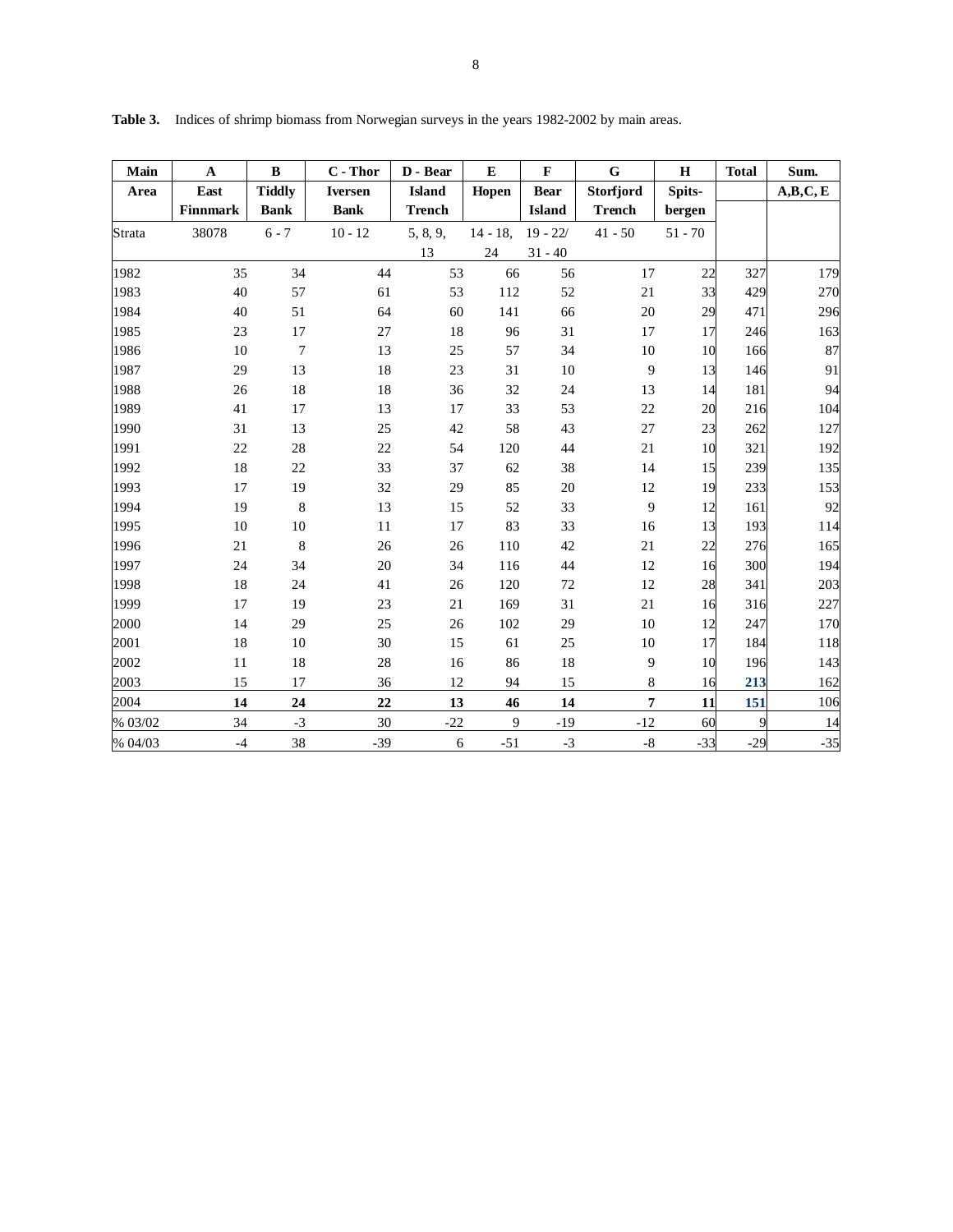| Main    | $\mathbf A$     | B             | <b>C-Thor</b>  | E         | F               | $\mathbf G$      | $\bf H$                     | I       | $\mathbf K$ | <b>Total</b> | Sum.             |
|---------|-----------------|---------------|----------------|-----------|-----------------|------------------|-----------------------------|---------|-------------|--------------|------------------|
| Area    | East            | <b>Tiddly</b> | <b>Iversen</b> | Hopen     | <b>Bear</b>     | <b>Storfiord</b> | Spits-                      | Kola    | Goose       |              | A,B,C,E          |
|         | Finmark         | <b>Bank</b>   | <b>Bank</b>    |           | <b>Island</b>   | <b>Trench</b>    | bergen                      | coast   | <b>Bank</b> |              |                  |
| Strata  | $1-4$           | 6,7,1s        | 10-12,25       | $14 - 18$ | 38-40,<br>43-45 | $48 - 50$        | 53-55,58-60,<br>63-65,58-70 | $2s-6s$ | $7s-8s$     |              |                  |
| 1984    | $\overline{38}$ | 137           | 99             | 254       |                 |                  |                             | 133     |             | 661          | $\overline{528}$ |
| 1985    | 14              | 45            | 74             | 255       |                 | 6                | 46                          | 19      | 9           | 468          | 388              |
| 1986    | 9               | 19            | 44             | 140       |                 | 42               | 127                         | 9       | 9           | 399          | 212              |
| 1987    | 16              | 17            | 59             | 107       | 45              | 36               | $27\,$                      | 25      | 14          | 346          | 199              |
| 1988    | 14              | 31            | 39             | 49        |                 | 22               | 29                          | 36      | 13          | 233          | 133              |
| 1989    | 70              | 128           | 57             | 132       | 6               | 60               | 25                          | 105     | 20          | 603          | 387              |
| 1990    | 90              | 195           | 119            | 259       | 14              | 110              | 30                          | 196     | 15          | 1028         | 663              |
| 1991    | 90              | 153           | 104            | 541       | 9               | 70               | 27                          | 155     | 43          | 1192         | 888              |
| 1992    | $80\,$          | 153           | 92             | 409       |                 |                  |                             | 65      | 77          | 876          | 734              |
| 1993    | 45              | 91            | 159            | 382       | 9               |                  | 58                          | 37      | 111         | 892          | 677              |
| 1994    | 4               | 35            | 48             | 255       | 21              |                  |                             | 14      | 27          | 404          | 342              |
| 1995    | 5               | 28            | 15             | 80        | 33              | 53               |                             | 16      | 18          | 248          | 128              |
| 1996    | 20              | 98            | 127            |           | 21              |                  |                             | 67      | 108         | 441          | 245              |
| 1997    | 26              | 108           | 130            | 341       |                 |                  |                             | 108     | 52          | 765          | 605              |
| 1998    | 14              | 106           | 136            | 172       |                 |                  |                             | 108     | 41          | 576          | 427              |
| 1999    | 43              | 139           | 107            | 523       |                 |                  |                             | 93      | 61          | 966          | 812              |
| 2000    | 29              | 73            | 109            | 328       | 9               | 39               |                             | 72      | 141         | 800          | 539              |
| 2001    | 11              | 52            | 105            | 185       | 19              | 14               | 13                          | 14      | 55          | 468          | 353              |
| 2002    | 30              | 129           | 198            | 353       | 15              | 39               | 51                          | 70      | 105         | 980          | 710              |
| 2005    | 23              | 103           | 126            | 203       | 31              | 54               | 30                          | 29      | 58          | 656          | 455              |
| % 02/01 | 173             | 148           | 89             | 91        | $-21$           | 179              | 292                         | 400     | 91          | 109          | 101              |
| % 05/02 | $-23$           | $-20$         | $-36$          | $-42$     | 107             | 38               | $-41$                       | $-59$   | $-45$       | $-33$        | $-36$            |

**Table 4**. Indices of shrimp biomass (1000 t) from Russian survey in the 1984-2002 and 2005 by main areas. Catchability of 0.182 is used in the estimate.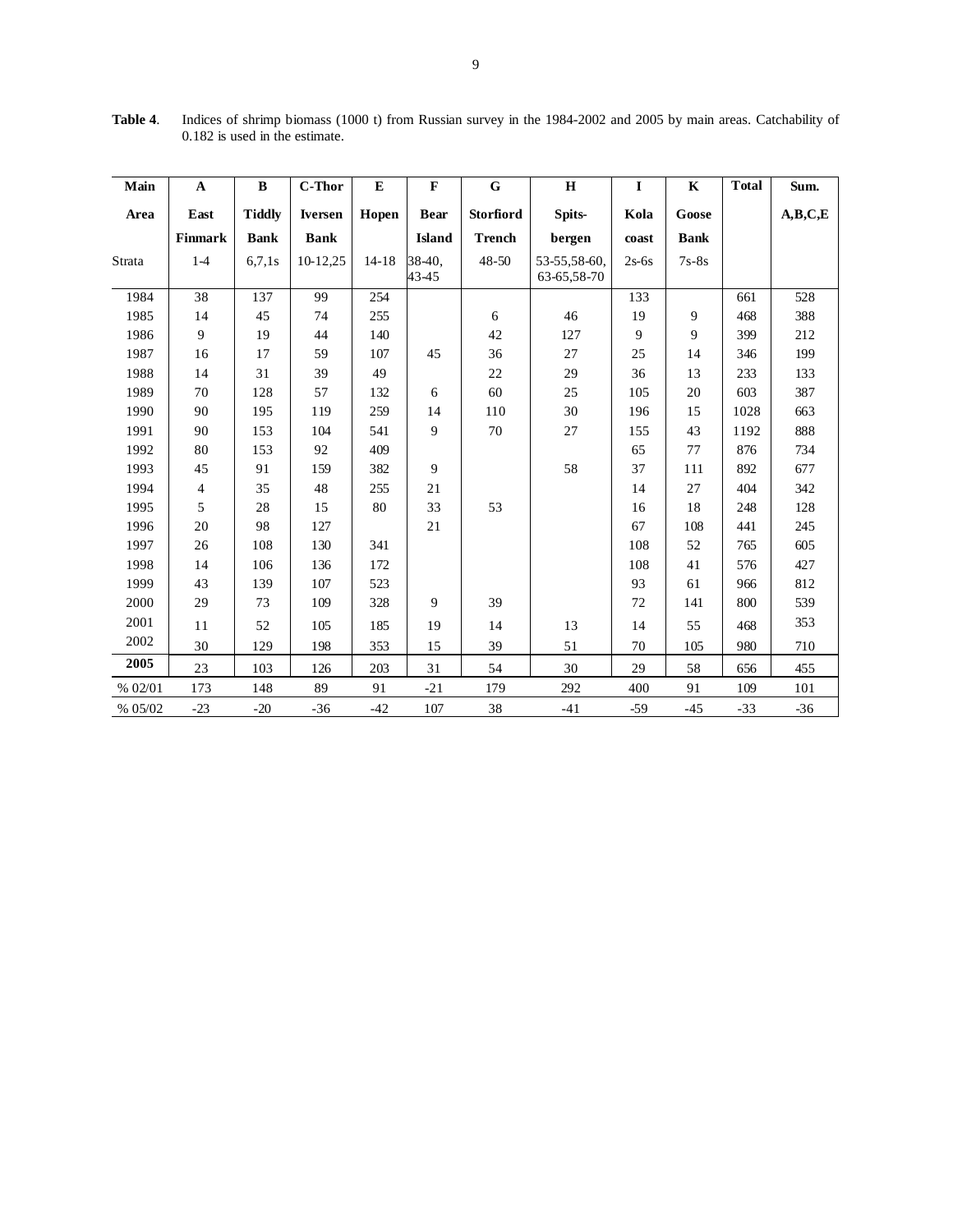| $CL$ (mm) | $\leq$ 9     |     | 9 < c < 13 |    | 13 < c < 17 | 17 < c < 19 | $>19$ mm |            |
|-----------|--------------|-----|------------|----|-------------|-------------|----------|------------|
| year      | $\mathbf{1}$ |     | 2          |    | 3           | 4           | $5+$     | <b>SSN</b> |
| 1990      |              |     |            | 8  | 192         | 357         | 567      | 131        |
| 1991      |              |     |            | 59 | 213         | 391         | 756      | 123        |
| 1992      |              |     |            | 84 | 308         | 291         | 567      | 109        |
| 1993      |              |     |            | 44 | 355         | 316         | 405      | 101        |
| 1994      |              |     |            | 23 | 186         | 221         | 250      | 30         |
| 1995      |              | 0,4 |            | 20 | 238         | 233         | 307      | 9          |
| 1996      |              | 0,2 |            | 27 | 335         | 374         | 367      | 25         |
| 1997      |              | 0,5 |            | 22 | 372         | 511         | 440      | 47         |
| 1998      |              | 0,8 |            | 9  | 374         | 517         | 567      | 51         |
| 1999      |              | 1,3 |            | 12 | 192         | 357         | 510      | 111        |
| 2000      |              | 2,6 |            | 33 | 147         | 278         | 559      | 66         |
| 2001      |              | 2,1 |            | 20 | 138         | 138         | 410      | 61         |
| 2002      |              | 1,1 |            | 22 | 218         | 295         | 390      | 165        |
| 2003      |              | 0,5 |            | 19 | 254         | 249         | 362      | 110        |
| 2004      |              | 0,7 |            | 5  | 106         | 198         | 295      | 75         |

**Table 5.** Shrimp in the Barents Sea defined as index of numbers in size groups according to carapace length at age and number of egg bearing females contributing to the recruitment (SSN) in the Norwegian Barents sea survey (whole mm).

**Table 6.** Biomass indices for shrimp from the Norwegian surveys, biomass estimate for cod (age 3 years and older) and the shrimp consumed by the cod in the Barents Sea.

| Year | $\text{Cod}(3+)$ | Shrimp index | Shrimp consumed |
|------|------------------|--------------|-----------------|
| 1984 | 818              | 471          | 436             |
| 1985 | 957              | 246          | 155             |
| 1986 | 1292             | 166          | 142             |
| 1987 | 1120             | 146          | 191             |
| 1988 | 913              | 181          | 129             |
| 1989 | 891              | 216          | 132             |
| 1990 | 963              | 262          | 194             |
| 1991 | 1560             | 321          | 188             |
| 1992 | 1910             | 239          | 373             |
| 1993 | 2355             | 233          | 315             |
| 1994 | 2149             | 161          | 516             |
| 1995 | 1815             | 193          | 362             |
| 1996 | 1700             | 276          | 341             |
| 1997 | 1526             | 300          | 311             |
| 1998 | 1221             | 341          | 326             |
| 1999 | 1097             | 316          | 256             |
| 2000 | 1108             | 247          | 461             |
| 2001 | 1393             | 184          | 284             |
| 2002 | 1593             | 196          | 230             |
| 2003 | 1815             | 212          | 230             |
| 2004 | 1749             | 151          | 250             |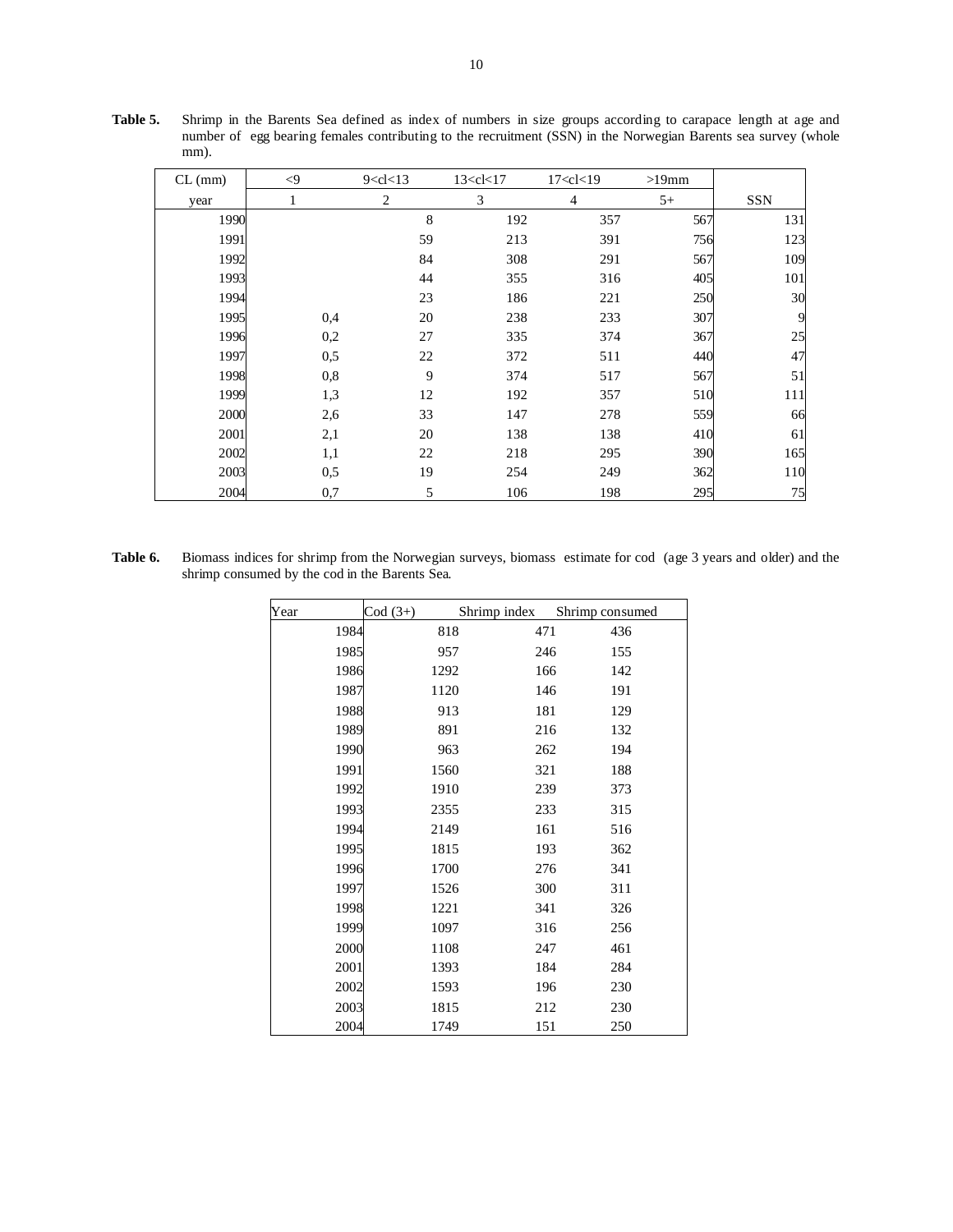

 **Fig. 1.** Shrimp landings from ICES areas I, IIa and IIb by Norway, Russia and other countries in the period 1970–2003



**Fig. 2.** Un standardised Norwegian CPUE (N- CPUE), standardised CPUE to vessels with 1 000-1 550 hp and single trawl (N-new CPUE) and Russian CPUE (R-CPUE) for ICES areas I, IIa and IIb.



**Fig. 3.** Length distribution in Norwegian shrimp catches in 2000 to 2003.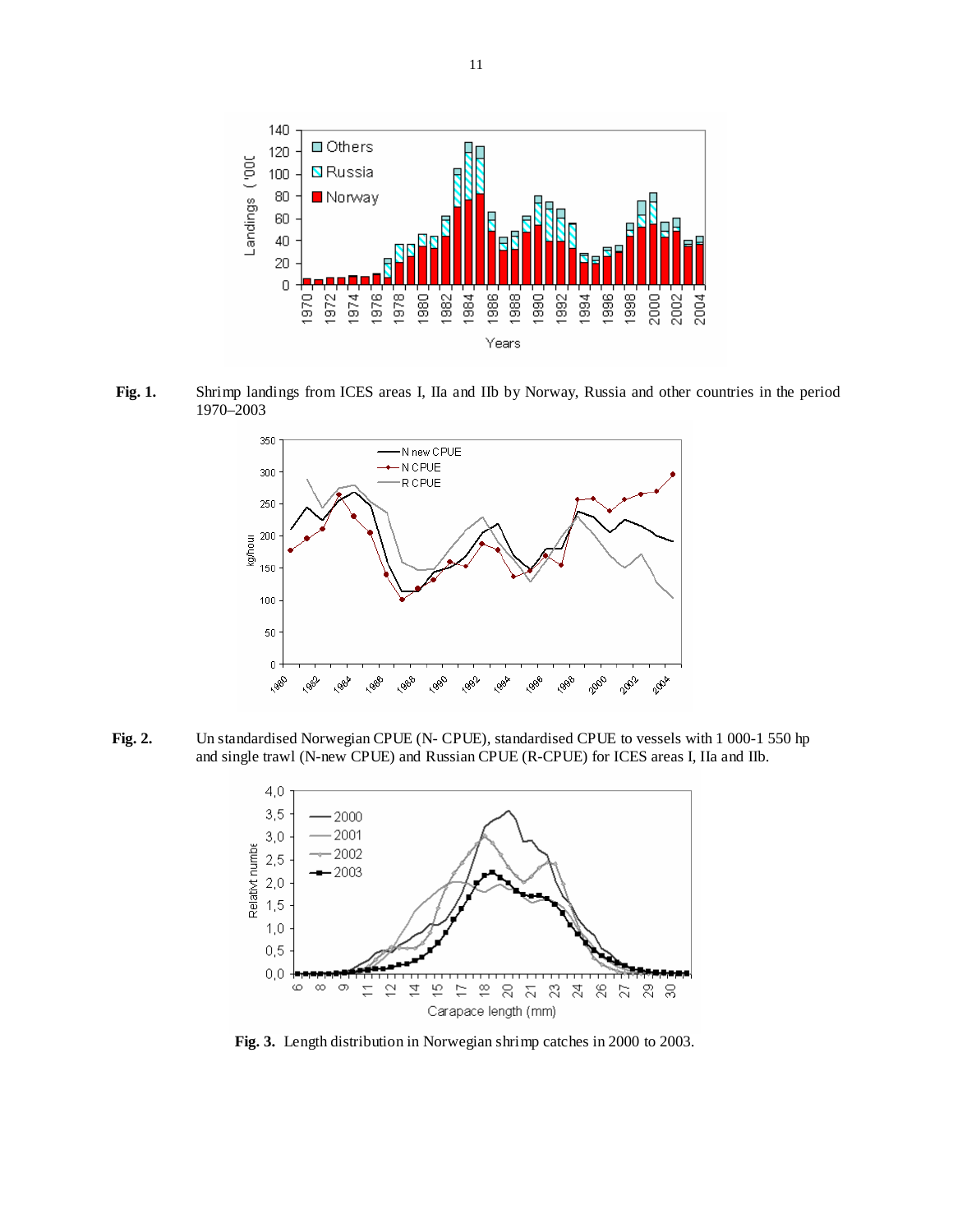

**Fig. 4.** Survey strata are combined to 9 larger areas marked with letters A to K. East Finnmark (A), Tiddly Bank (B), Thor Iversen Bank (C), Hopen (E), Bear Island (F), Storfjord Trench (G), Spitsbergen (H), Kola coast (I) and the Goose Bank (K) (Anon., 2003a).